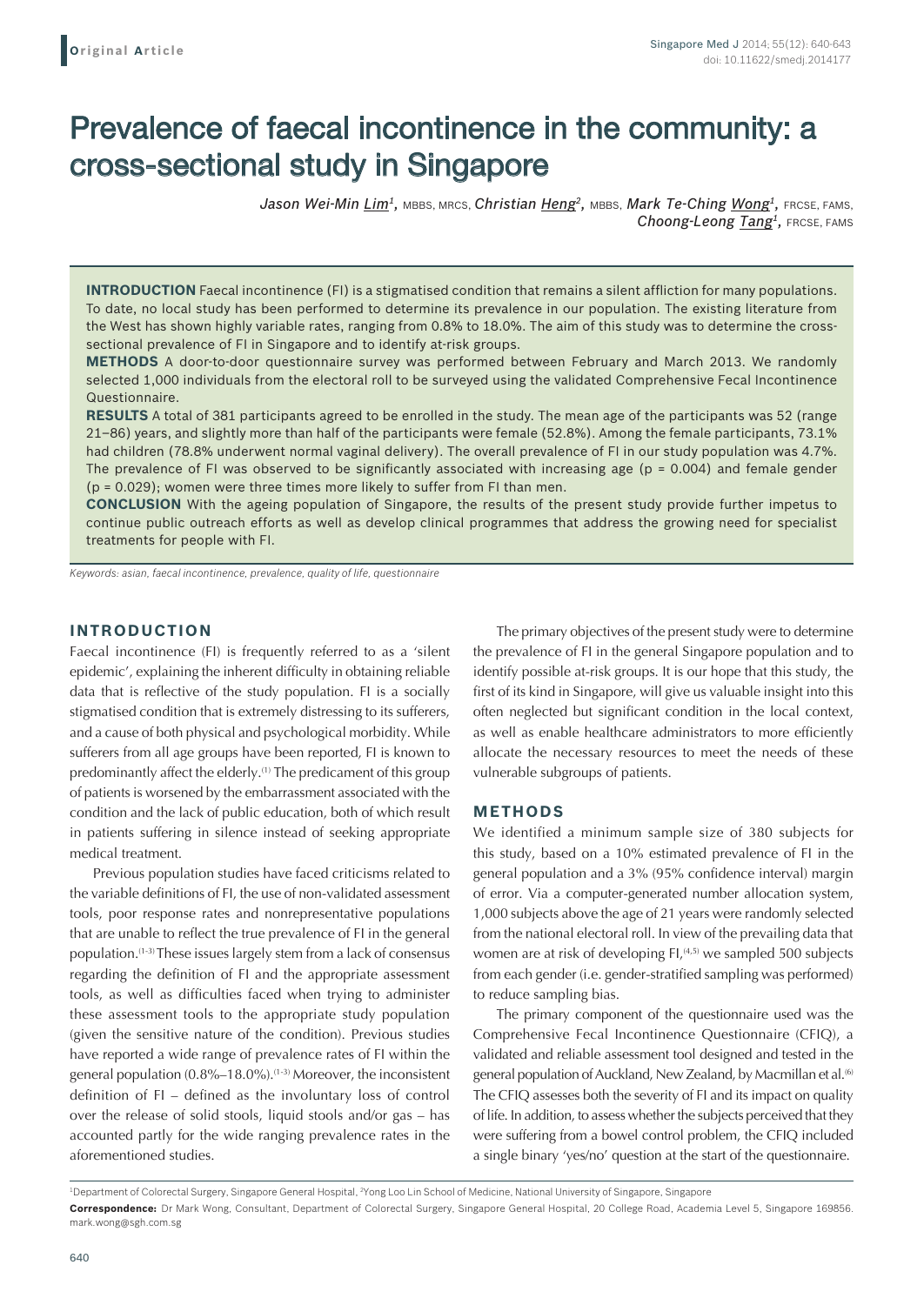The Wexner Continence Grading Scale $(7)$  was adopted to define and grade the severity of FI in the present study, given the need for sensitivity in FI definition and a validated assessment tool for measuring severity of FI. In addition, we identified the Rockwood Fecal Incontinence Quality of Life (FIQOL) scale<sup>(4)</sup> as a standardised assessment tool for evaluating the impact of FI on lifestyle in patients. A higher score on the Wexner Continence Grading Scale indicates a higher severity of FI (maximum: 20; minimum: 0, indicating perfect continence), while a higher score on the FIQOL scale indicates a lower reduction in the patient's quality of life due to FI.

The validity of the data collected by various methods for stigmatised conditions such as FI has been criticised in previous studies.<sup>(8)</sup> It has been suggested that for conditions that patients deem embarrassing, a self-administered, anonymous questionnaire would yield results of greater validity than face-toface interviews, as patients are expected to be less forthcoming with their answers when faced with an interviewer.<sup>(9)</sup> However, we have not found this to be the case in our local Asian population. In a pilot study involving 1,000 participants who attended a public forum on FI in August 2012, we achieved a mere 10% response rate for the CFIQ, despite the application of a selected study population, anonymity, persistent data collection methods and simplified return of the CFIQ (in the form of postage-paid, self-addressed envelopes). We felt that the poor response could be due to a combination of factors, including the heterogeneity of our local population (in terms of spoken language and education level) and general public apathy.

Therefore, we opined that in our local context, it was more prudent for trained interviewers to administer the questionnaire via a face-to-face interview in the privacy of the participants' own homes. This method of data collection would allow the trained interviewers to: (a) personally reassure the participants of data confidentiality; (b) assist the participants in interpreting the questionnaire items; and (c) improve the participation rate by reducing the hassle of having to return the filled questionnaires. For this study, a field team of ten interviewers were trained to administer the questionnaire using a standardised technique, and deployed to perform house-to-house interviews with the 1,000 randomly selected subjects from February to March 2013.

The data collected from the present study was analysed using the Statistical Package for the Social Sciences version 17.0 (SPSS Inc, Chicago, IL, USA). Pearson's chi-square test and Kruskal-Wallis test were applied, where appropriate, and all statistical tests performed were assessed at the conventional 0.05 level of significance.

# **RESULTS**

Of the 1,000 subjects randomly selected and approached, 381 (52.8% female, 47.2% male) agreed to participate in the present study, yielding a 38.1% response rate. The mean age of the participants was 52 (range 21–86) years. Among the female participants surveyed, 73.1% had previously given birth, with 78.8% having undergone a normal vaginal delivery (Table I).

**Table I. Demographics and clinicopathologic characteristics of the study cohort (n = 381).**

| <b>Parameter</b>            | No. (%)       |
|-----------------------------|---------------|
| Gender                      |               |
| Male                        | 180 (47.2)    |
| Female                      | 201 (52.8)    |
| Age group (yrs)*            | $52(21 - 86)$ |
| <b>Child-bearing status</b> |               |
| Given birth                 | 147(73.1)     |
| Never given birth           | 54 (26.9)     |
| <b>Mode of delivery</b>     |               |
| Normal                      | 103(70.1)     |
| Caesarean section           | 31(21.1)      |
| <b>Both</b>                 | 13(8.8)       |

\*Data is presented as mean (interquartile range).

**Table II. Fecal Incontinence Quality of Life(5) scores of the study cohort (n = 381).**

| <b>Factor</b>              | <b>Mean score</b><br>(range) | <b>Maximum</b><br>score |
|----------------------------|------------------------------|-------------------------|
| Lifestyle                  | $34.5(23-40)$                | 40                      |
| Coping/behaviour           | $22.5(11-36)$                | 36                      |
| Depression/self-perception | $20.5(8-28)$                 | 28                      |
| Embarrassment              | $7(4-12)$                    | 12                      |

Based on the results of the present study, the overall prevalence of FI in the local population was 4.7%. Statistical analysis revealed a statistically significant association between FI and female gender ( $p = 0.029$ ), with women being three times more likely to suffer from FI than men. A significant correlation between FI and increasing age was also noted ( $p = 0.004$ ). Participants aged  $\geq$  53 years were found to have a fivefold increased probability of suffering from FI when compared with their younger counterparts (aged < 53 years). FI was not found to be significantly associated with child-bearing status ( $p = 0.909$ ) and normal vaginal delivery ( $p = 0.087$ ), although the latter did show a trend toward significance.

The median score for FI severity (measured using the Wexner Continence Grading Scale) was 5 (range 1–16). Analysis of the FIQOL scores revealed that FI sufferers scored poorly in the categories, coping/behaviour (22.5 out of 36) and embarrassment (7 out of 12) (Table II).

#### **DISCUSSION**

FI is a socially stigmatising condition, in which the afflicted frequently suffers in silence. This has, among other reasons, posed tremendous challenges on researchers and healthcare professionals alike, in their effort to determine the pervasiveness of the condition. The paucity of conclusive prevalence data within Asian populations, combined with the lack of public outreach programmes and established treatment protocols, has led to the undeserved neglect of FI sufferers.

The present study is the first cross-sectional population study on FI in Singapore. Previous studies have been criticised for biased sampling of study populations due to the difficulty faced in recruiting patients for a study on a socially embarrassing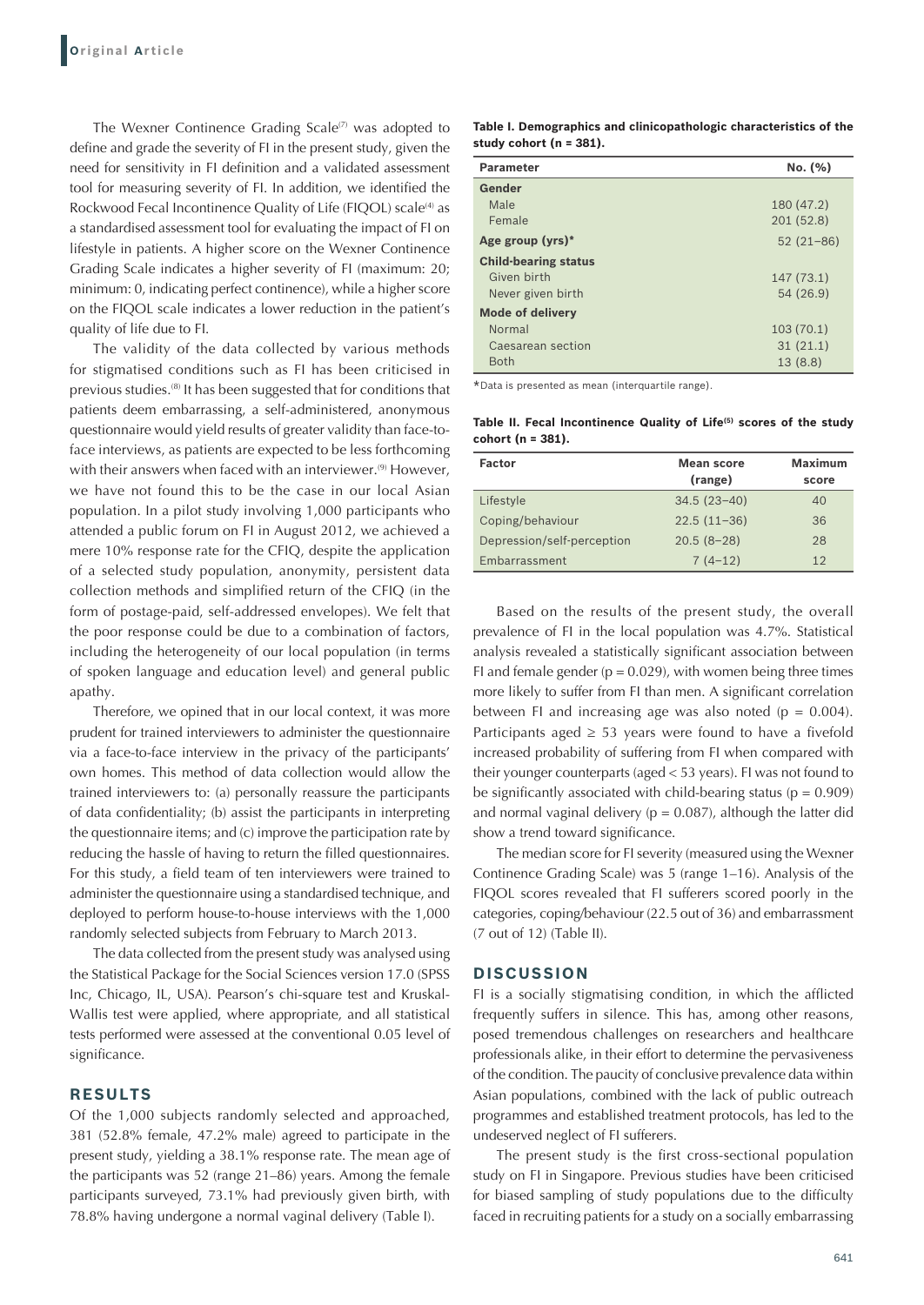condition.(10) Studies that rely on convenience sampling (e.g. the use of hospitalised patients or patients attending medical reviews) tend to yield a higher prevalence rate, $(3,11)$  as it is likely that the recruited patients have medical conditions that could indirectly lead to a higher incidence of FI, and/or a greater awareness of their physical well-being when compared to healthy individuals. Therefore, it is not surprising that the local prevalence rate in our study (i.e. 4.7%) is on the lower end of the spectrum when compared to other population studies.<sup> $(2,3)$ </sup> In fact, the prevalence rate obtained from the present study is lower than that noted in our pilot study (i.e. 8.8%) involving participants attending a public forum on FI in August 2012. This further illustrates the importance of not relying on convenience sampling when conducting studies on socially embarrassing conditions. Nonetheless, the prevalence rate obtained in the present study suggests a startling estimate of up to 200,000 people who might be suffering from this affliction.

The validity of data collection methods has been placed under scrutiny by many authors, particularly when the topic studied is a socially sensitive one.<sup> $(10,12,13)$ </sup> Dare et al suggested that, for socially stigmatising behaviours/conditions, the validity of data collected via face-to-face or telephone interviews would be lower than that of data collected via anonymous self-administered questionnaires.(13) They postulated that patients are likely to feel embarrassed about the behaviours/conditions, and therefore have a greater likelihood of under-reporting the symptoms and other relevant information when faced with an interviewer. However, in our pilot study conducted on 1,000 participants at a public forum on FI in August 2012, only 10% of the participants returned their questionnaires, despite having been provided with selfadministered anonymous questionnaires (CFIQ), self-addressed postage-paid envelopes, and a dedicated telephone hotline and fast-tracked clinic appointment service for sufferers. These findings led us to postulate that, in the context of Singapore's multicultural population (with varying educational backgrounds, spoken languages and cultural beliefs), the use of a singlelanguage, self-administered questionnaire is possibly less effective in reaching out to the general population than private interviews. In particular, we noted that the elderly attending our colorectal clinics generally avoid sharing potentially embarrassing symptoms unless they have been reassured by a medical professional on the privacy of their conversation.

As such, our group adopted a face-to-face interview method of data collection, with interviews administered by a team of medical students who had been trained to administer the CFIQ. This method of data collection allowed us to reach the sample size required for the present study, as well as ensure that there were no 'non-response' items in the questionnaires, providing a high degree of fidelity within our collected data. The results of the present study support the assumption made regarding data collection, through the yield of much improved response rate. More importantly, the results offer an insight into the difference that exists between Asian and Western cultures in terms of how FI is perceived.

The significant correlation between FI and female gender is reaffirmed in the present study, which found women to be three times more likely to suffer from FI than men. While some studies have shown that factors such as intrapartum instrumentation, sphincter damage, fetal weight > 4 kg and prolonged second stage of labour are significantly associated with FI, (14-17) conflicting data exists as to whether Caesarean delivery or childbearing status has any significant correlation with the incidence of FI. Lal et al found no significant difference in the incidence of FI among a group of patients who delivered vaginally, a group who underwent elective Caesarean delivery and a group who underwent emergency Caesarean delivery.<sup>(18)</sup> Nygaard et al, who extended the followup period of obstetric patients to 30 years after delivery, found that the incidences of flatus incontinence among women who underwent vaginal delivery and among women who underwent Caesarean delivery were similar (approximately 37%).<sup>(19)</sup> In the present study, we also found no significant association between FI and delivery status or mode of delivery. One possible explanation for this finding is that our local standards of perinatal and obstetric care likely minimises the extent of obstetric-related injuries during vaginal delivery. Furthermore, as Singapore is a small islandstate, expectant mothers have the advantage of quick access to a delivery-suite and are seldom subject to unnecessary prolonged labour, as compared to our Western counterparts.

Based on the results of the present study and reports in the prevailing literature, it can be surmised that advanced age and an often shorter anal canal length in the female gender are likely contributing factors to the incidence of FI. As we have identified the at-risk groups – females and individuals above the age of 52 years – efforts should be made to routinely screen these individuals for signs of FI. As a majority of patients would not volunteer such information due to embarrassment, it is the clinician's responsibility to actively engage them through appropriate questioning and a conscientious search for clues (e.g. stains on undergarments and/or perianal skin excoriation) that could identify a person who is silently suffering from FI. It is our hope that the findings of the present study will encourage collaboration between the Ministry of Health and clinicians to broaden ongoing public outreach efforts, as well as to develop clinical programmes that will provide the much needed treatment to fight this 'silent epidemic'.

To conclude, the present study is the first to establish the prevalence rate of FI in Singapore. The 4.7% FI prevalence rate, together with a significant correlation with increasing age and female gender, suggests that this socially distressing condition is likely to emerge as a significant health issue, which will accompany the impending 'silver tsunami' of our greying population. In a conservative Asian society where many patients choose to suffer in silence, clinicians have a duty to bridge the knowledge gap and shatter the stigma of embarrassment associated with FI, so as to provide the necessary treatment to optimise our patients' quality of life. The establishment of the Pelvic Floor Disorders Service in Singapore General Hospital (SGH) is both timely and necessary to address this concern. SGH's public outreach efforts continue to raise public awareness of FI, and its state-of-the-art therapeutics seeks to offer the best patient outcomes for patients afflicted with FI.